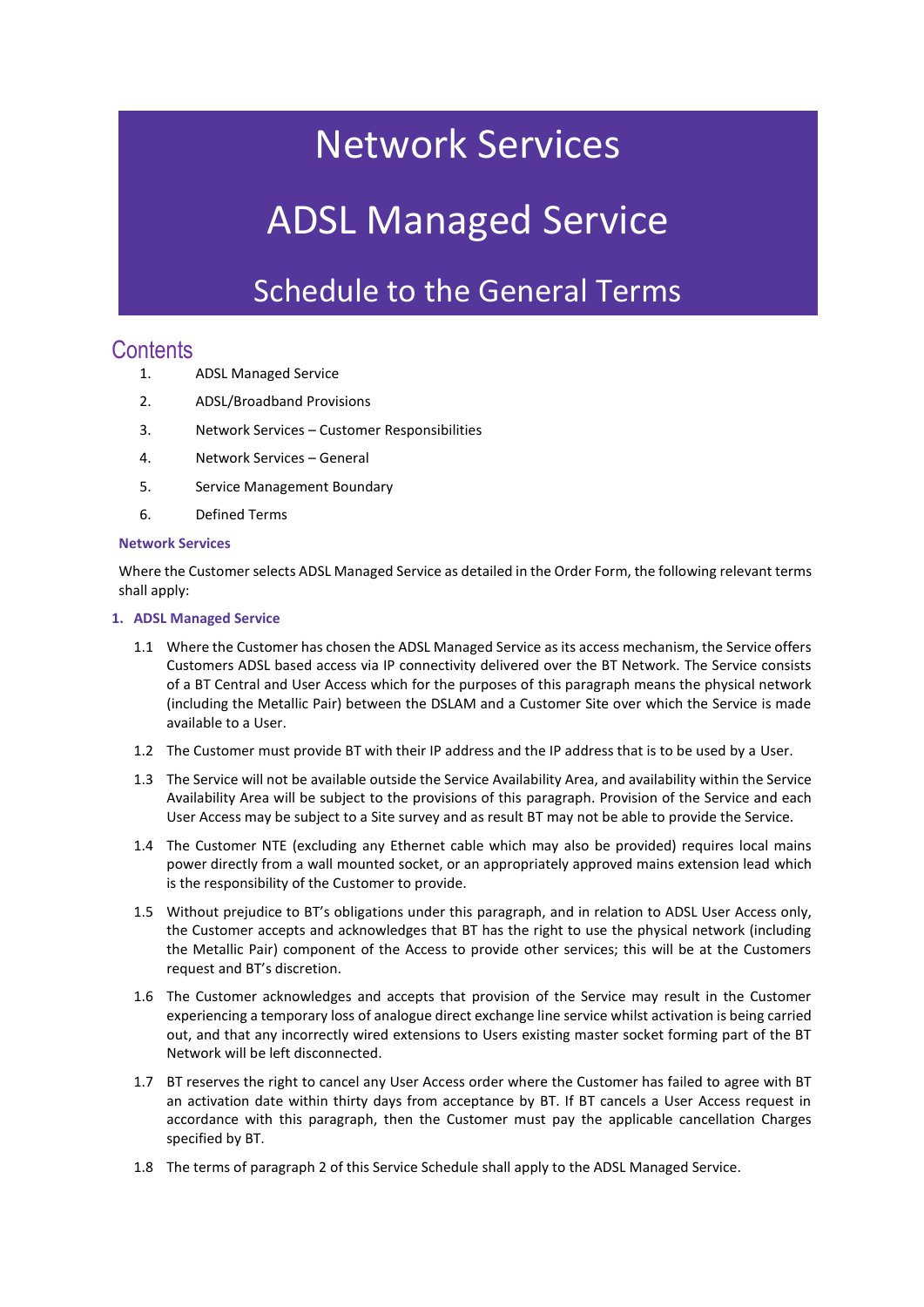- 
- 1.9 The Service is offered as a bundled Service which offers network access and pre-defined CPE, terminating on a Managed Router. The Service also includes as standard, Project Management with BT Desk Based Project Manager, Standard Care Maintenance and Rapid Fault Diagnostics or Standard ADSL Incident Management.
- 1.10 In the event that BT re-locates a DSLAM it is possible that some ADSL accesses will cease to be operational as a result of increased distance between the re-located DSLAM and the BT Equipment. In these circumstances, the Service for the relevant ADSL access will be withdrawn, BT will give the Customer as much notice as reasonably possible in these circumstances and refund any Charges paid in advance by the Customer, on a pro rata basis.
- 1.11 The Service is provided on a fixed rental basis. The Customer will also be charged a banding charge which relates to bandwidth usage. The Customer will be allocated a banding based on the information they have provided, it will outline how much bandwidth usage they have per month. BT will monitor the Customer's bandwidth usage over each quarter, Customers who go over their allowable bandwidth usage for their specific banding by more than 25% will be migrated up to the appropriate banding level. Customers who have used less than 25% of the allowable bandwidth usage for their specific banding will be migrated down to the appropriate banding level.
- 1.12 Where Standard Care maintenance applies it can either be selected with a SLA or not. The SLAs that can be selected by the Customer are: Service Availability Service Level, On-time Delivery Service Level, Repair Service Level and Core Network Performance Service Level. All SLAs are subject to additional charges.

#### **2. ADSL/Broadband Provisions**

- 2.1 The terms of this paragraph shall apply to the ADSL Managed Service.
- 2.2 BT will provide a managed ADSL Service under this Contract, which includes an ADSL access, router and value add services.
- 2.3 Access requests may be subject to survey. If the Access request is rejected, BT will notify the Customer of the reasons for the rejection and indicate whether the survey indicates that the supply of Service is not technically feasible, or if other circumstances beyond BT's reasonable control prevent BT from carrying out the survey.
- 2.4 BT will accept or reject each access request. The Customer acknowledges that the acceptance of an order and the installation of BT Equipment or CPE does not mean that an access can be successfully activated in respect of the Service.
- 2.5 The Customer acknowledges and accepts that there may be some technical limitations and issues within the BT Network that may not become apparent until after the Service has been installed. In such circumstances, and at BT's sole discretion, the Service for some individual Users may need to be withdrawn, down-graded to a lower speed or replaced with an alternative Service. Where appropriate, BT will refund any Charges paid in advance by the Customer. Where the Service is being downgraded to a lower speed or replaced with an alternative Service BT will notify the Customer of the appropriate charges associated with the new Service.
- 2.6 Except in respect of a refund referred to in paragraph 1.6 above, BT will have no liability to the Customer relating to the provision of the Service (or BT's inability to provide the Service), the performance of the Service, its effect on other services or equipment or the withdrawal of the Service.
- 2.7 All PSTN Lines which are provided as part of an ADSL/Broadband provision for data use only as part of a WAN or IP network will be provided with outgoing call barring with 999 access, unless the Customer specifies otherwise. The Customer is responsible for the payment of all applicable usage Charges that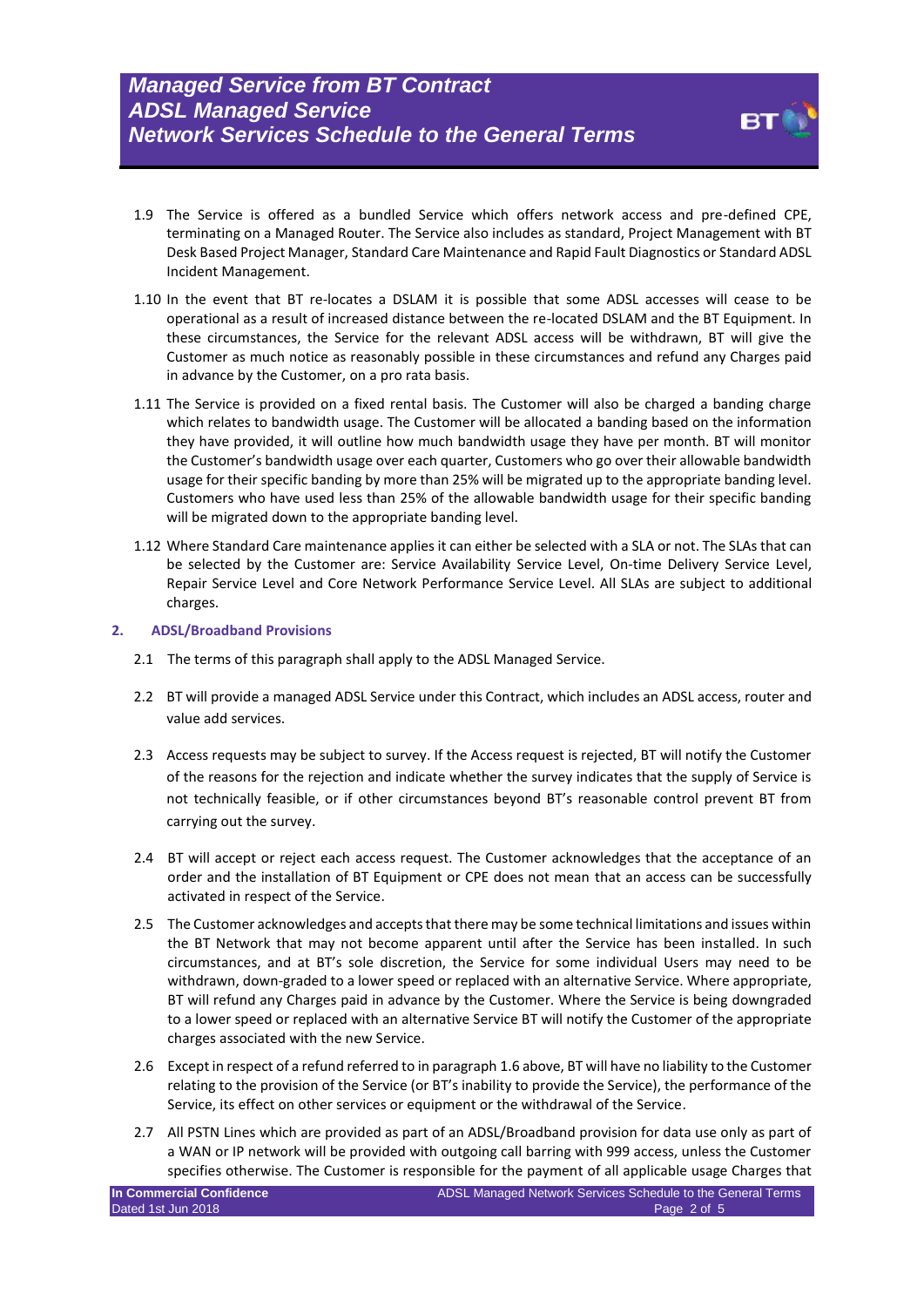including any potential fraudulent use that may occur.

may accrue on all of their PSTN lines. The Customer is also responsible for use of all of their PSTN lines

- 2.8 The Customer must have a contract for the use of a BT provided analogue direct Exchange Line which terminates on a BT public switched telephone network master socket forming part of the BT Network for the duration of the Contract.
- 2.9 Where a NTE Device is being provided as part of the Service it requires local mains power directly from a wall mounted socket or an appropriately approved mains extension lead which is the responsibility of the Customer to provide. The Customer must provide a dedicated 240v mains power supply for the broadband router. High current electrical equipment should not be used on the same mains power supply. In the event that power noise occurs on the mains power supply, the Customer shall be responsible for resolving the power noise by using either a mains conditioner or UPS system.
- 2.10 Some ADSL/Broadband services use advanced 'Rate Adaptive' broadband technology (Dynamic Line Management). This type of technology does not run at fixed speeds. The speed of the Service will be the fastest speed that the Customer's analogue direct exchange line can support.
- 2.11 Where the Customer has either selected the ADSL1 option or has a router that can only support ADSL1, downstream speeds will be restricted to up to 8M and upstream speeds will be restricted to 416K.
- 2.12 The Customer acknowledges and accepts that the downstream speeds outlined above are not guaranteed and BT will have no liability to the Customer for failing to reach specific speeds.
- 2.13 ADSL/Broadband downstream and upstream capabilities will vary depending on various factors which include proximity of the Customer Site to the BT Local Exchange, the length and quality of any internal wiring; the processing speed of the router or modem being used, the speed of the connection between the computer and the router/modem; time of day; levels of congestion on the BT Network and electrical interference noise in the Customer environment.
- 2.14 The Customer acknowledges and accepts that the downstream and upstream performance of the Service will vary depending on factors outlined in the paragraph above.
- 2.15 The Customer acknowledges and accepts that Repetitive Electrical Impulse Noise (REIN) or other types of noise generated within, or near the Customer's Site, does not constitute a fault in the Service.
- 2.16 Following provision of an ADSL/ Broadband Service, dynamic line management will occur on the Service to stabilize the line at the most appropriate speed. Dynamic line management may last for up to 10 days and may result in short outages ( lasting several seconds) of the Service. Short outages as a result of dynamic line management can also occur regularly as part of normal operation of the Service. This does not constitute a service failure. Intermittent Service loss can occur up to 3 times in a 24 hour period where the Super-stable option has been configured. A Service failure is a continuous loss of Service to the Site. The Customer accepts and acknowledges that such outages will not be deemed as a fault in the Service by BT, and BT will only accept faults in the Service where the Customer experiences a continuous loss of Service.
- 2.17 It may be possible that the Customer's chosen ADSL/ Broadband Service cannot be used effectively by the Customer for their specific application. In these rare cases, service settings may be adjusted on request to the Service Desk. This does not constitute a fault in the Service. Service speed can be traded off against service stability, error performance and latency. A higher service speed with a higher risk of errors (standard mode) or a lower service speed with a lower risk of errors (super-stable mode) can be set on request. This is however dependent on the Service being provided.
- 2.18 Where the Customer has ordered a Fixed Rate ADSL option, these Services are not Rate Adaptive (in the downstream direction). The speed ordered is the speed that the Customer can expect to receive. The speed can only be changed in life by ordering a different speed option as no dynamic line management will occur on the Service. Class of Service is supported on fixed rate access options.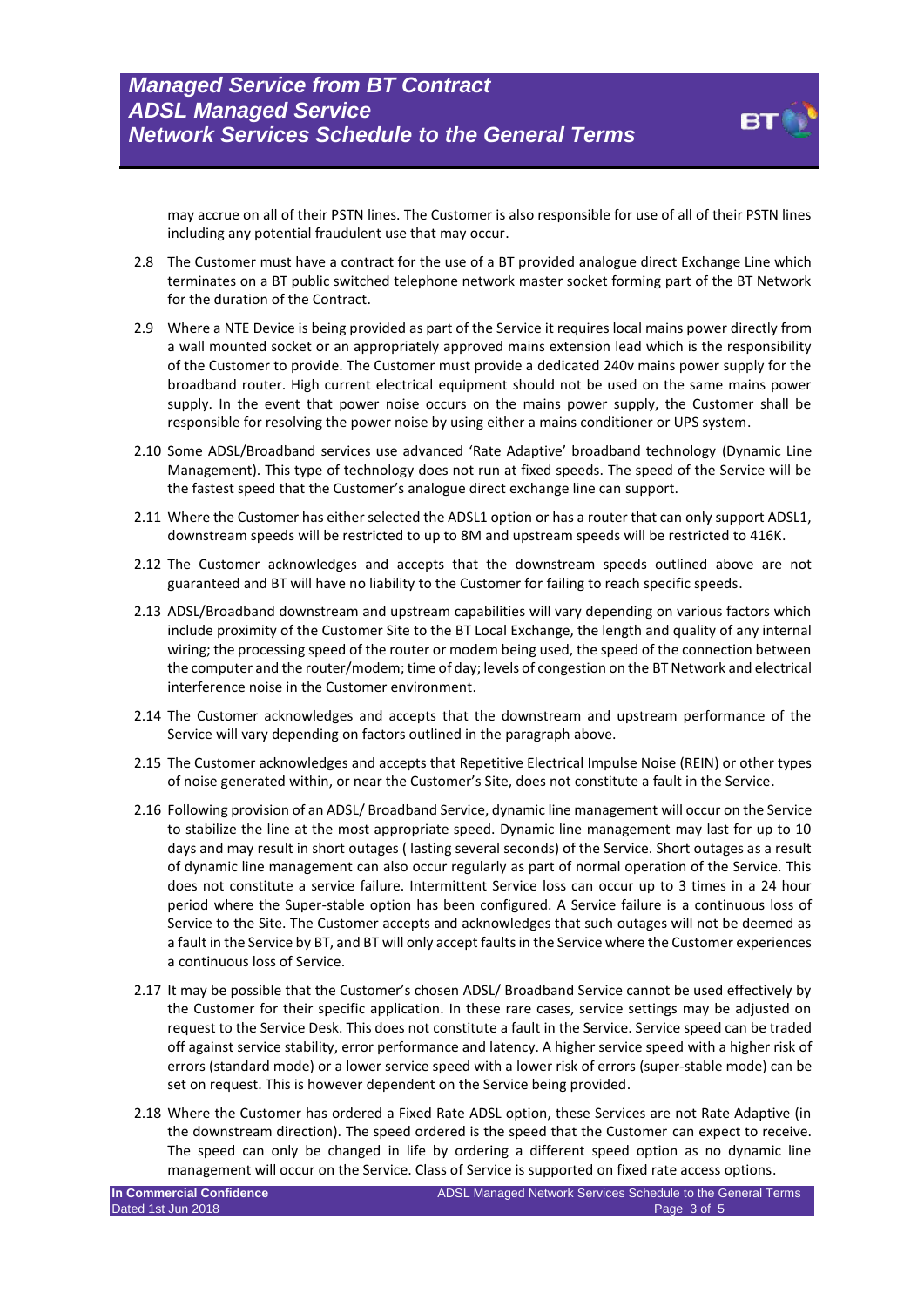- 2.19 From time to time the UK broadband network is affected by planned engineering works. These outages are usually for a short duration, and normally take place between 12am and 6am and affect a small geographic area.
- 2.20 Unless agreed otherwise by the Parties, BT will not follow the Broadband Notification of Transfer switching process in relation to ADSL or Broadband services provided as part of the Service. The Customer may terminate a Service under the Contract by giving Notice to BT as set out in paragraph 18 of the General Terms.

#### **3 Network Services - Customer Responsibilities**

- 3.1 All Customer Equipment and any access circuits leased by the Customer directly from a Third Party shall be the sole responsibility of the Customer and are not included as part of the Service.
- 3.2 Unless otherwise stated, the Customer is responsible for providing suitable computer hardware, Software and telecommunications equipment and services necessary to access and use the Service.
- 3.3 The Customer shall be responsible for providing a suitable IP addressing scheme (that must be at least a /24 address block) that is registered with an approved Internet registration authority, otherwise it will not be accepted by BT. The Customer shall ensure that it has a single IP address within the Customer Network. Unless the Customer has selected the Configuration Management option, the Customer shall also be responsible for devising any IP addresses which may be required for the purposes of WAN, LAN or both as appropriate, network management.
- 3.4 If the Customer accesses the Service via a LAN, the Customer is responsible for:
	- 3.4.1 providing and maintaining a suitable LAN and IP router capable of interfacing satisfactorily with the Service; and
	- 3.4.2 configuration of the IP router.
- 3.5 The Customer shall be responsible for the creation, maintenance and design of all Customer Information.
- 3.6 The Customer warrants that it will comply with all consumer and other legislation, instructions or guidelines issued by regulatory authorities, relevant licences and any other codes of practice which apply to the Customer or BT and which relate to the provision of Customer Information provided that BT has given notice to the Customer of those which apply to BT.
- 3.7 Where appropriate, the Customer must specify the volume of traffic required for each CoS level.
- 3.8 The Customer must adhere to the recommended bandwidth, access rate or specified volume of traffic as specified by BT for each CoS level. The Customer acknowledges that if it exceeds such recommended bandwidth, access rate or specified volume of traffic, then this may result in service degradation for which BT will not be liable.
- 3.9 To enable BT to provide a CoS level, classification of traffic must be carried out. Unless the Customer has requested to carry out classification of traffic via Professional Services such classification will be the sole responsibility of the Customer.

#### **4 Network Services - General**

4.1 Where an IP address or Domain Name is allocated to the Customer, it may only be used in connection with the Service. Except where expressly registered in the Customer's name, all BT based IP addresses and domain names made available on the Customer's behalf in connection with the Service shall at all times remain the property of BT and shall be non-transferable. The Customer shall have no right to use such IP addresses or domain names upon termination of the Service, at which time they will revert to BT.